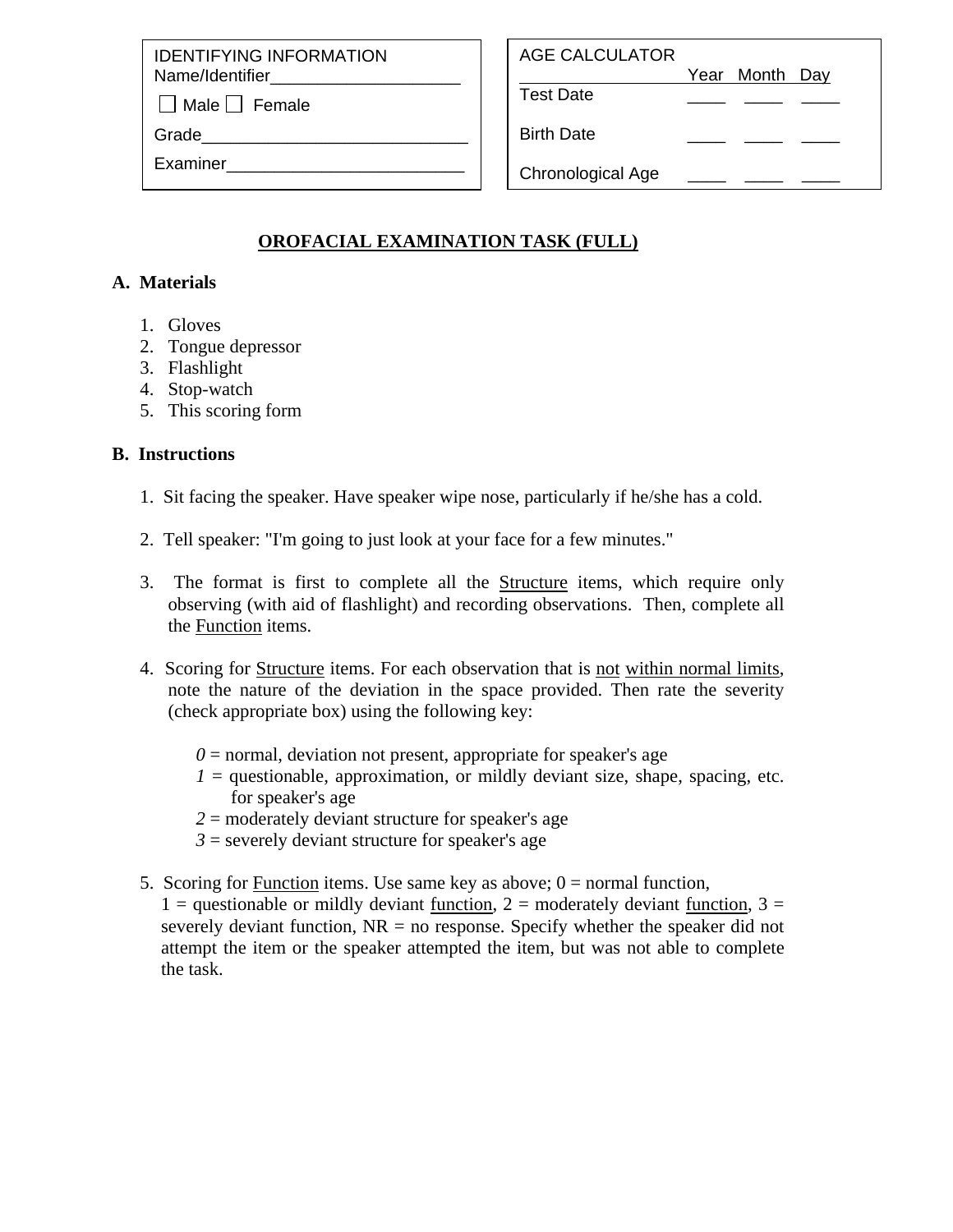## **Part I. Structure**

#### **A. Cranium**

| Variable           | Description |       |  |                                     |  | Rating |   |  |
|--------------------|-------------|-------|--|-------------------------------------|--|--------|---|--|
| <b>Size</b><br>ı.  | Normal      | Small |  | Large                               |  |        | ∠ |  |
| <b>Shape</b><br>2. | Normal      |       |  | Other (specify)                     |  |        |   |  |
| Symmetry<br>3.     | Symmetric   |       |  | Asymmetric                          |  |        |   |  |
| Ears<br>4.         | Normal      |       |  | Other (specify: location of pinnae) |  |        |   |  |

#### **B. Facial Structure**

| Variable                               |                                                                             | Description          |                                                       |                                     |          |  | Rating         |   |
|----------------------------------------|-----------------------------------------------------------------------------|----------------------|-------------------------------------------------------|-------------------------------------|----------|--|----------------|---|
| <b>Symmetry</b><br>1.                  | Symmetric                                                                   |                      |                                                       | Asymmetric                          | $\Omega$ |  | $\overline{2}$ | 3 |
| <b>Vertical facial dimension</b><br>2. | Normal (lower face nose base to chin base is<br>10% longer than upper face) |                      | Other (specify)                                       |                                     |          |  |                |   |
| <b>Eye spacing</b><br>3.               | Normal (one eye space apart)                                                |                      | Too far (hyperteliorism)                              | Too close                           |          |  |                |   |
| Nasal bridge<br>4.                     | Normal                                                                      |                      | Pinched nares, mouth open, somewhat retracted<br>chin |                                     |          |  |                |   |
| <b>Nasal tip</b><br>5.                 | Normal                                                                      |                      |                                                       | Specify: wide, flat, deviated (R/L) |          |  |                |   |
| Nasal columella<br>6.                  | Normal                                                                      |                      |                                                       | Specify: depressed, deviated (R/L)  |          |  |                |   |
| Nasal alae<br>7.                       | Normal                                                                      |                      | Constriction(s) observed $(R/L)$                      |                                     |          |  |                |   |
| <b>Nasal septum</b><br>8.              | Normal                                                                      |                      | Depression(s) observed (R/L)                          |                                     |          |  |                |   |
| <b>Nasal obstruction</b><br>9.         | Normal                                                                      |                      | Slightly deviated                                     | Significantly deviated              |          |  |                |   |
| 10. Other (e.g., mouth breather)       | None                                                                        | Some noisy breathing | Marked noisy<br>breathing                             | Hyponasal                           |          |  |                |   |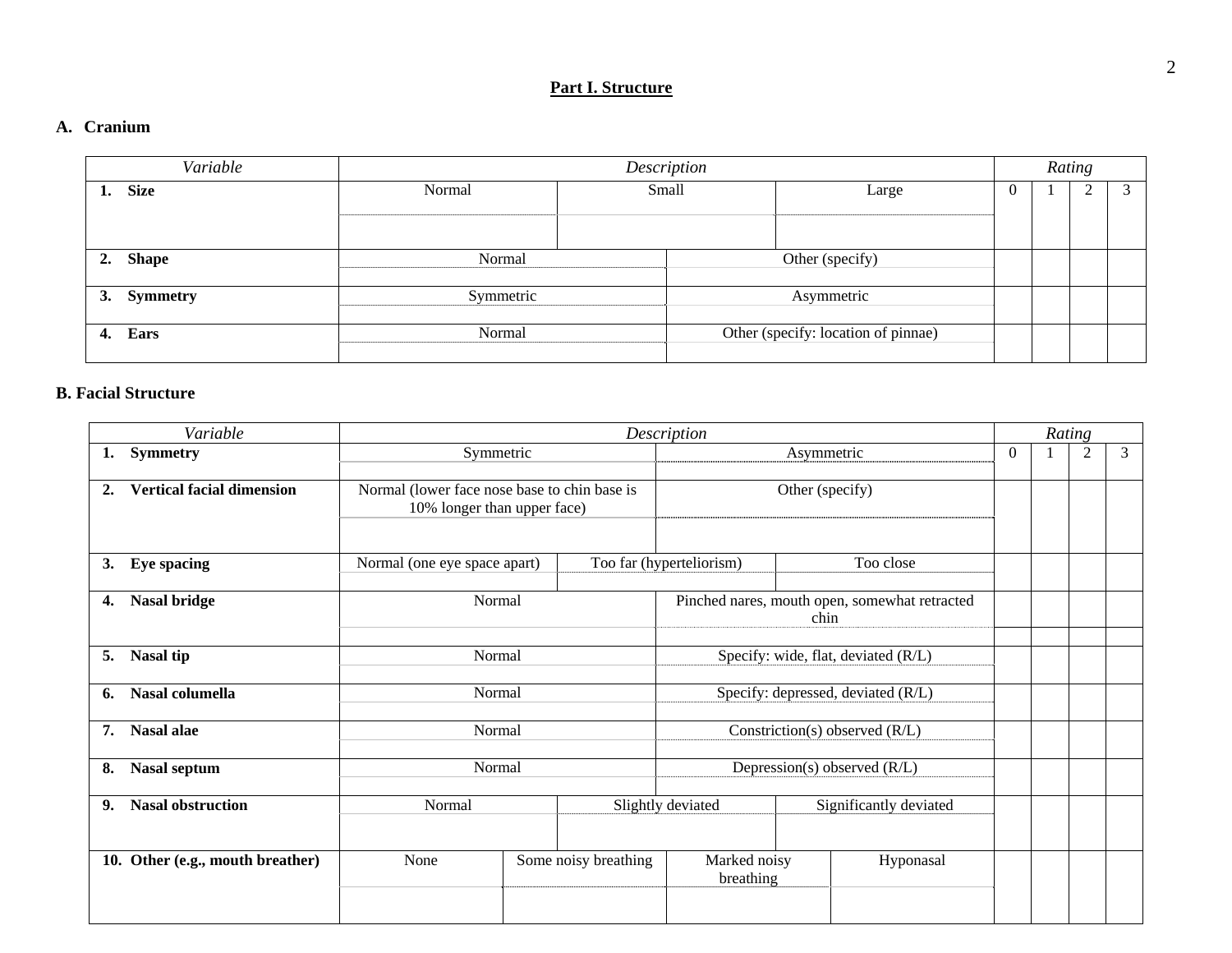| Variable                                                     |                                         |               | Description          |                                  |                | Rating |                |                |
|--------------------------------------------------------------|-----------------------------------------|---------------|----------------------|----------------------------------|----------------|--------|----------------|----------------|
| <b>Symmetry</b><br>1.                                        | Symmetric                               |               |                      | Asymmetric                       | $\overline{0}$ |        | $\overline{2}$ | $\mathfrak{Z}$ |
| Length<br>2.                                                 | Normal                                  |               | Somewhat short (U/L) | Markedly short (U/L)             |                |        |                |                |
| Position at rest (upper and<br>3.<br>lower teeth in contact) | Lips touch                              |               |                      | Lips are separated               |                |        |                |                |
| Vertical dimension of upper<br>4.<br>lip                     | Normal/Adequate                         | Short<br>Long |                      |                                  |                |        |                |                |
| <b>Cupid's bow</b><br>5.                                     | Present (specify: symmetric/asymmetric) |               |                      | Absent                           |                |        |                |                |
| <b>Notching</b><br>6.                                        | Unnotched                               |               |                      | Notched (R/L)                    |                |        |                |                |
| <b>Vermillion symmetry</b><br>7.                             | Symmetric                               |               |                      | Asymmetric                       |                |        |                |                |
| <b>Scarring or cleft</b><br>8.                               | Normal                                  |               |                      | Deviation(s) observed (U/L, L/R) |                |        |                |                |
| 9. Lower lip                                                 | Symmetric                               |               |                      | Asymmetric                       |                |        |                |                |
| 10. Other                                                    |                                         |               | Describe and rate:   |                                  |                |        |                |                |

## **D. Maxillary/Mandibular Relationship**

| Variable                  |        | Description           |                   |                        |                       |   |  |  |  |
|---------------------------|--------|-----------------------|-------------------|------------------------|-----------------------|---|--|--|--|
| <b>Anterior/Posterior</b> | Normal | Retrusive<br>mandible | Retrusive maxilla | Protrusive<br>mandible | Protrusive<br>maxilla | v |  |  |  |
| Lateral                   | Normal | Wide mandible         | Wide maxilla      | Narrow mandible        | Narrow maxilla        |   |  |  |  |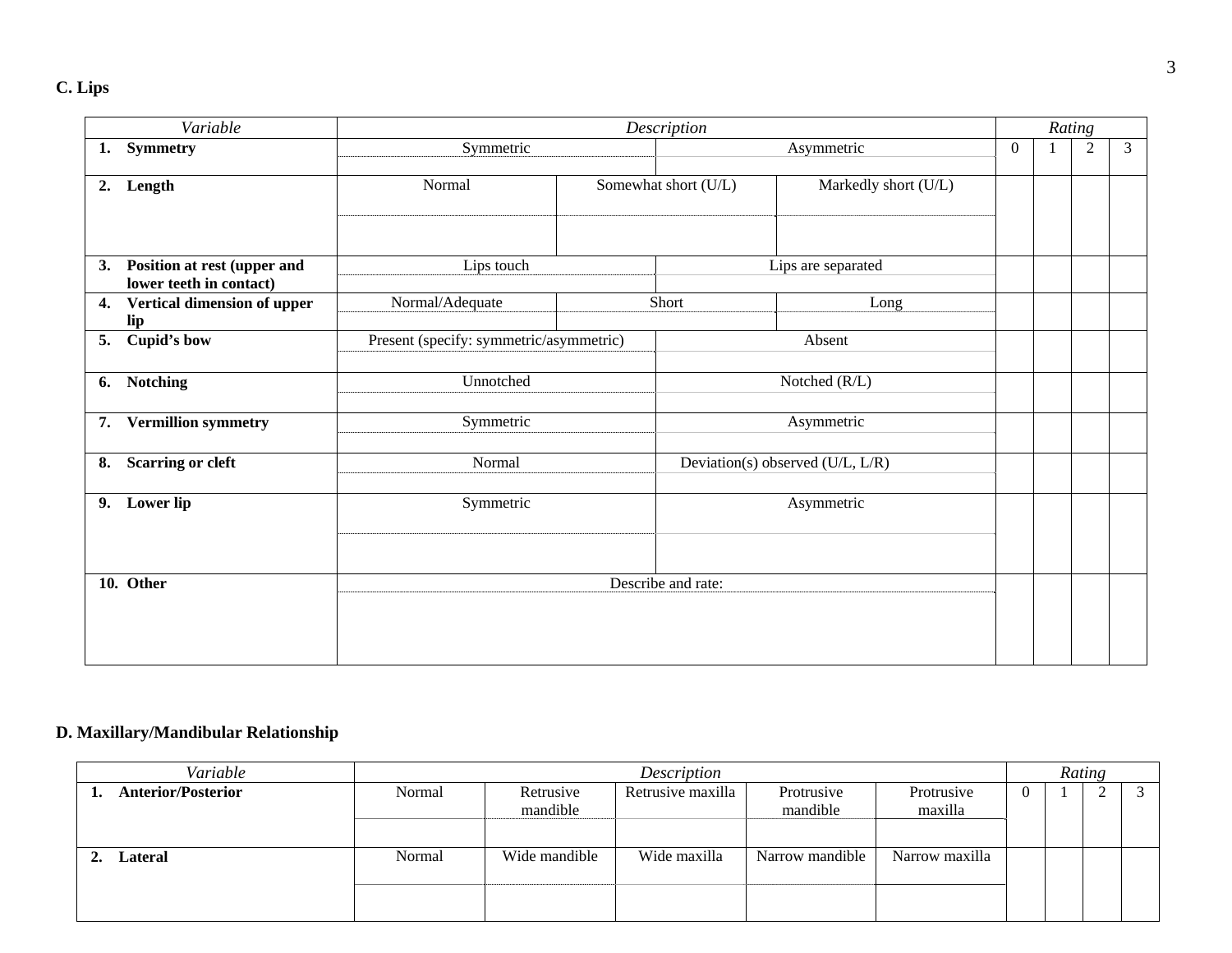## **E. Teeth and Mandible (Jaw)**

| Variable                          |                        | Description                                                                                                                                                                             |          | Rating |   |   |
|-----------------------------------|------------------------|-----------------------------------------------------------------------------------------------------------------------------------------------------------------------------------------|----------|--------|---|---|
| Occlusion<br>1.                   | Normal (neutroclusion) | Malocclusion (specify: class I, class II, class III,<br>cross bite [R/L], open bite [anterior/posterior], other)                                                                        | $\Omega$ |        | 2 | 3 |
| <b>Condition of teeth</b>         | Normal                 | Specify: crowded, jumbled, supernumerary gaps,<br>rotated/tilted, missing teeth, caries, enamel<br>hypoplasia, other (specify location in mouth; e.g.,<br>mandibular right first molar) |          |        |   |   |
| <b>Condition of gingiva</b><br>3. | Normal                 | Abnormal (specify)                                                                                                                                                                      |          |        |   |   |
| <b>Prosthetics</b><br>4.          | None                   | Specify: braces, retainer, expander, dental plate,<br>other                                                                                                                             |          |        |   |   |
| 5.<br>Other                       |                        | Describe and rate:                                                                                                                                                                      |          |        |   |   |

## **F. Tongue**

| Variable                                      |                    |  | Description                                                   |                                                    | Rating |  |  |   |
|-----------------------------------------------|--------------------|--|---------------------------------------------------------------|----------------------------------------------------|--------|--|--|---|
| Size (by reference to dental<br>1.<br>arches) | Appropriate        |  | Specify: atrophy, hypertrophy, too small, too large,<br>other |                                                    |        |  |  | 3 |
|                                               |                    |  |                                                               |                                                    |        |  |  |   |
| Appearance at rest<br>2.                      | Normal             |  | (carriage), other                                             | Specify: asymmetric, protrudes between teeth       |        |  |  |   |
| <b>Appearance of surface</b><br>3.            | Normal             |  |                                                               | Specify: tremors, fasciculations, furrowing, other |        |  |  |   |
| Length of frenum<br>4.                        | Adequate           |  | Restrictive/Tight                                             | Absent                                             |        |  |  |   |
| Other<br>5.                                   | Describe and rate: |  |                                                               |                                                    |        |  |  |   |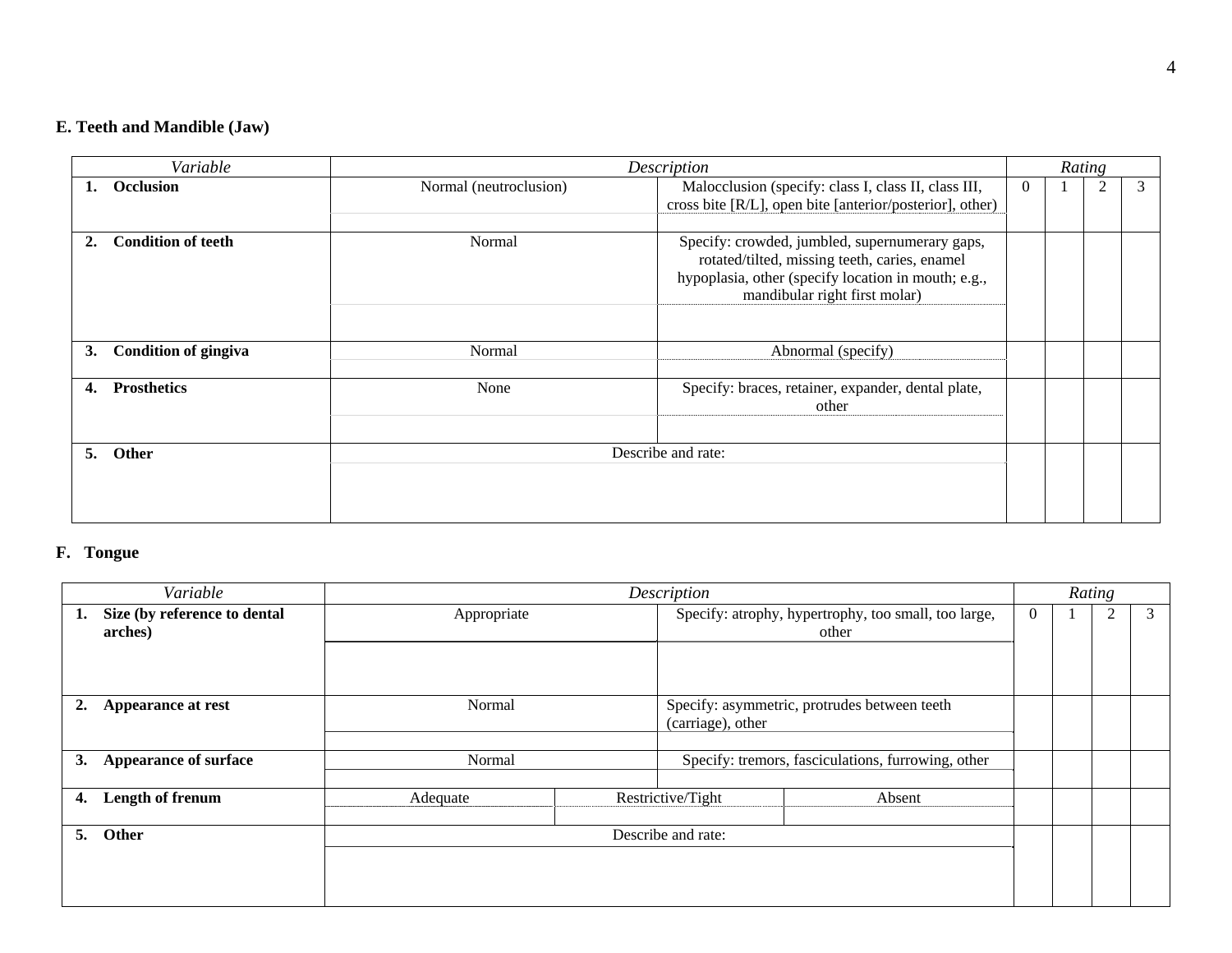#### **G. Alveolus**

| Variable         | <i>Description</i>                                                                                                                                                    |  | Rating |  |
|------------------|-----------------------------------------------------------------------------------------------------------------------------------------------------------------------|--|--------|--|
| Condition        | Specify: non-cleft, cleft, grooved, abutted, grafted, floating intermaxillary segment, posterior buccal<br>collapse, fistula(e), other (specify size and/or location) |  |        |  |
| П<br>Hord Poloto |                                                                                                                                                                       |  |        |  |

#### **H. Hard Palate**

| Variable                                                 |                                                                                                                               | Description        |  | Rating |  |
|----------------------------------------------------------|-------------------------------------------------------------------------------------------------------------------------------|--------------------|--|--------|--|
| Height<br>1.                                             | Deviant (specify contour: flat, deep $\&$ narrow, deep $\&$<br>Normal<br>$\theta$<br>wide, other)                             |                    |  |        |  |
| <b>Coloration (midline and lateral</b><br>2.<br>aspects) | Abnormal blue tint (zona pellucida)<br>Normal                                                                                 |                    |  |        |  |
| <b>Bony framework</b><br>3.                              | Deviant (specify and describe: submucous cleft<br>Normal<br>palate, repaired or unrepaired cleft palate, bony tori,<br>other) |                    |  |        |  |
| Other<br>4.                                              |                                                                                                                               | Describe and rate: |  |        |  |

### **I. Soft Palate**

|    | Variable                     |             | Description                                                                                        |          | Rating |                |   |
|----|------------------------------|-------------|----------------------------------------------------------------------------------------------------|----------|--------|----------------|---|
| ı. | <b>Symmetry</b>              | Symmetrical | Asymmetrical (specify: deviated R/L)                                                               | $\theta$ |        | $\overline{2}$ | 3 |
|    |                              |             |                                                                                                    |          |        |                |   |
| 2. | <b>Symmetry on elevation</b> | Symmetrical | Asymmetrical (specify: deviated R/L)                                                               |          |        |                |   |
|    |                              |             |                                                                                                    |          |        |                |   |
| 3. | <b>Tenting on elevation</b>  | Present     | Absent                                                                                             |          |        |                |   |
|    |                              |             |                                                                                                    |          |        |                |   |
| 4. | <b>Intactness</b>            | Normal      | Other (specify: submucous cleft palate, repaired /<br>unrepaired cleft palate, muscular diastasis) |          |        |                |   |
|    |                              |             |                                                                                                    |          |        |                |   |
| 5. | Length                       | Adequate    | Short                                                                                              |          |        |                |   |
|    |                              |             |                                                                                                    |          |        |                |   |
| 6. | Uvula: symmetry at rest      | Symmetrical | Asymmetrical (specify: deviates R/L)                                                               |          |        |                |   |
|    |                              |             |                                                                                                    |          |        |                |   |
| 7. | <b>Uvula: description</b>    | Normal      | Deviant (specify: absent short, long, bifid, other)                                                |          |        |                |   |
|    |                              |             |                                                                                                    |          |        |                |   |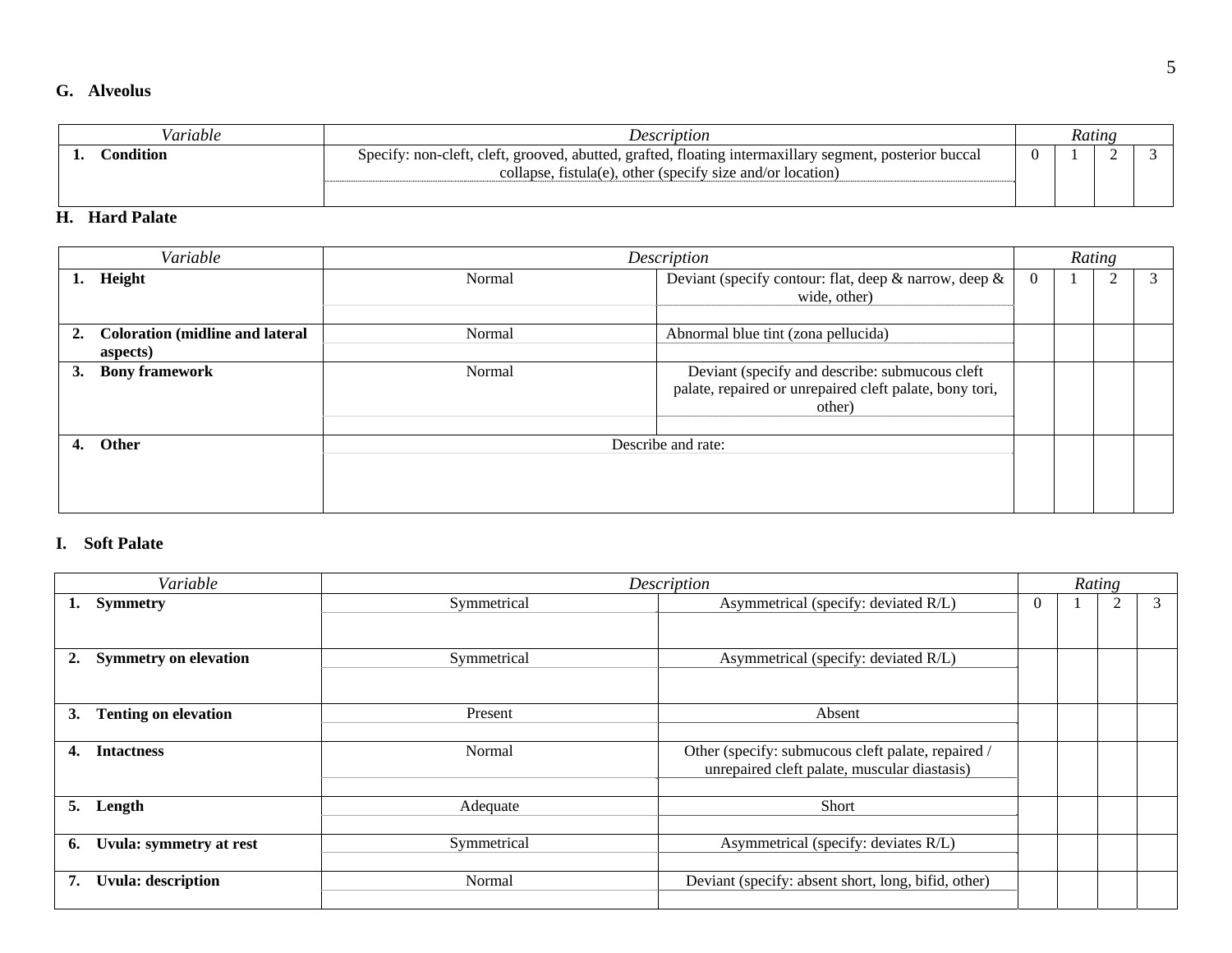| 8. Notching on palpation | Present | Absent             |  |  |
|--------------------------|---------|--------------------|--|--|
|                          |         |                    |  |  |
| Other<br>9.              |         | Describe and rate: |  |  |
|                          |         |                    |  |  |
|                          |         |                    |  |  |
|                          |         |                    |  |  |

### **J. Pharynx**

|    | Variable                         |            | Description                                                                         |                                                 |        |   |  | Rating |  |
|----|----------------------------------|------------|-------------------------------------------------------------------------------------|-------------------------------------------------|--------|---|--|--------|--|
|    | <b>Anterior faucial pillars</b>  | Normal R/L |                                                                                     | Deviant R/L (specify: absent, inflamed, scarred |        | 0 |  |        |  |
|    |                                  |            |                                                                                     |                                                 |        |   |  |        |  |
| 2. | <b>Posterior faucial pillars</b> | Normal R/L |                                                                                     | Deviant R/L (specify: absent, inflamed, scarred |        |   |  |        |  |
|    |                                  |            |                                                                                     |                                                 |        |   |  |        |  |
|    | <b>Palatine tonsils</b>          | Normal R/L | Deviant R/L (specify: enlarged or                                                   |                                                 | Absent |   |  |        |  |
|    |                                  |            |                                                                                     | inflamed)                                       |        |   |  |        |  |
|    |                                  |            |                                                                                     |                                                 |        |   |  |        |  |
|    |                                  |            |                                                                                     |                                                 |        |   |  |        |  |
|    | <b>Other</b>                     |            | Describe and rate (e.g., visible sphincter pharyngoplasty, visible laryngeal flap): |                                                 |        |   |  |        |  |
|    |                                  |            |                                                                                     |                                                 |        |   |  |        |  |
|    |                                  |            |                                                                                     |                                                 |        |   |  |        |  |
|    |                                  |            |                                                                                     |                                                 |        |   |  |        |  |

## **Part II. Function**

## **A. Respiration and Phonation**

|    | Variable                          | Description                     |                                             |   | Rating |  |   |
|----|-----------------------------------|---------------------------------|---------------------------------------------|---|--------|--|---|
|    | Posture of larynx during resting  | Normal                          | Other (specify)                             | 0 |        |  | 3 |
|    | breathing                         |                                 |                                             |   |        |  |   |
|    | Have speaker sustain / a/ for as  | Normal (9-10 seconds)           | Reduced (less than 10 sec. on second trial) |   |        |  |   |
|    | long as possible (demonstrate)    |                                 |                                             |   |        |  |   |
| 3. | Have speaker sustain /s/ for as   | Normal (9-10 seconds)           | Reduced (less than 10 sec. on second trial) |   |        |  |   |
|    | long as possible (demonstrate)    |                                 |                                             |   |        |  |   |
|    |                                   |                                 |                                             |   |        |  |   |
| 4. | Have speaker sustain /z/ for as   | Normal (9-10 seconds)           | Reduced (less than 10 sec. on second trial) |   |        |  |   |
|    | long as possible (demonstrate)    |                                 |                                             |   |        |  |   |
|    |                                   |                                 |                                             |   |        |  |   |
| 5. | Have speaker say /ha ha ha/       | Normal                          | Abnormal (specify)                          |   |        |  |   |
|    |                                   |                                 |                                             |   |        |  |   |
| 6. | Have speaker talk in a soft voice | Normal (can sustain soft voice) | Cannot sustain soft voice                   |   |        |  |   |
|    | (not whisper) while counting      |                                 |                                             |   |        |  |   |
|    |                                   |                                 |                                             |   |        |  |   |

6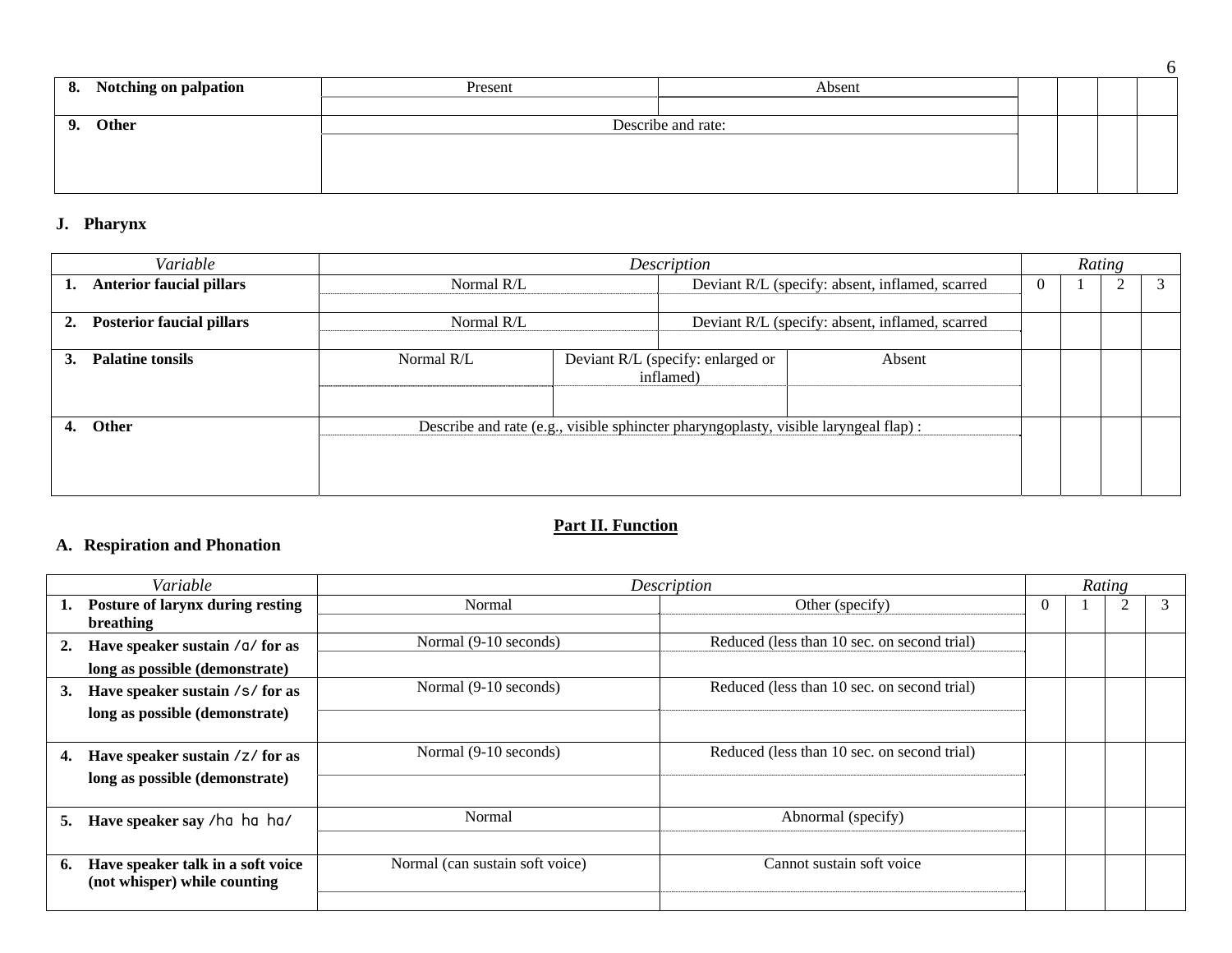| 7. | Have speaker use a loud voice to<br>call "Mom" in the next room                | Normal (can shout) | Cannot shout            |  |  |  |
|----|--------------------------------------------------------------------------------|--------------------|-------------------------|--|--|--|
| 8. | Have speaker vary pitch at two<br>levels (baby bear[high]; daddy bear<br>[low] | Normal             | Limited pitch (specify) |  |  |  |
| 9. | Other                                                                          | Describe and rate: |                         |  |  |  |

## **B. Velopharyngeal function**

|    | Variable                                                                                                                          | Description                                        |  |                    |                                                                                     | Rating   |  |                |   |  |
|----|-----------------------------------------------------------------------------------------------------------------------------------|----------------------------------------------------|--|--------------------|-------------------------------------------------------------------------------------|----------|--|----------------|---|--|
| 1. | Velar movement (height and<br>symmetry) during production of<br>sustained /o/                                                     | Excellent (up to plane of hard<br>palate and back) |  | Moderate           | Minimal                                                                             | $\Omega$ |  | $\mathfrak{2}$ | 3 |  |
| 2. | Velar movement (height and<br>symmetry) during production of<br>/ha ha ha/                                                        | Excellent (up to plane of hard<br>palate and back) |  | Moderate           | Minimal                                                                             |          |  |                |   |  |
| 3. | Have the speaker open mouth and<br>make repeated productions of /a/<br>(demonstrate); observe position of<br>velar dimple         | Normal                                             |  | Abnormal (specify) |                                                                                     |          |  |                |   |  |
| 4. | Have the speaker open mouth and<br>make repeated productions of /a/<br>(demonstrate); observe lateral<br>pharyngeal wall movement | Normal                                             |  | Minimal            | None                                                                                |          |  |                |   |  |
| 5. | Have speaker sustain /u/<br>(demonstrate); alternately<br>occlude nostrils                                                        | Voice quality does not change                      |  |                    | Quality changes when nostrils occluded (i.e.,<br>incomplete velopharyngeal closure) |          |  |                |   |  |

7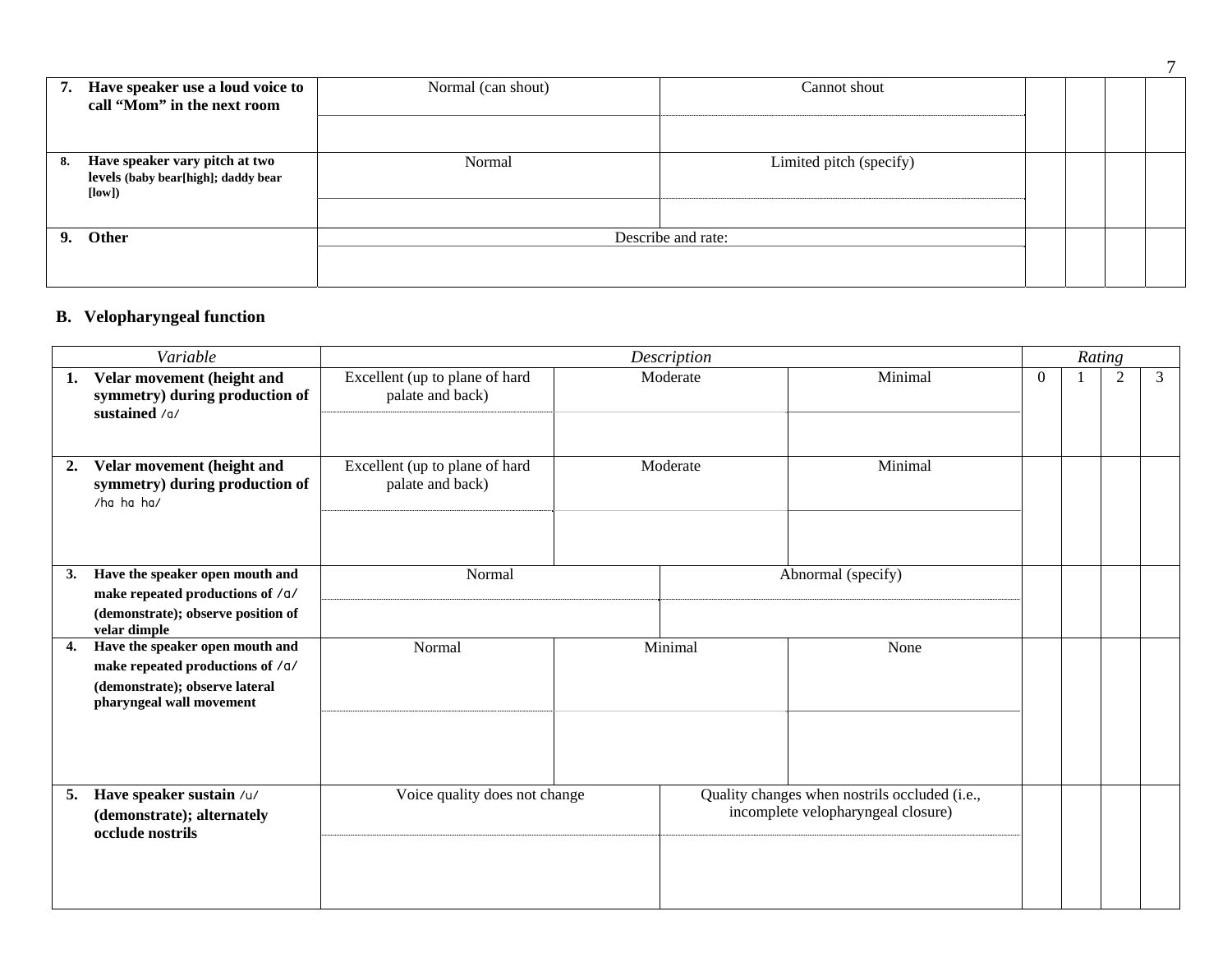| . ი. | Other | Describe and rate: |  |  |  |
|------|-------|--------------------|--|--|--|
|      |       |                    |  |  |  |
|      |       |                    |  |  |  |
|      |       |                    |  |  |  |
|      |       |                    |  |  |  |
|      |       |                    |  |  |  |

### **C. Articulation**

| Variable                                                          | Description                                                                                |                                                                         |          | Rating |                |   |  |
|-------------------------------------------------------------------|--------------------------------------------------------------------------------------------|-------------------------------------------------------------------------|----------|--------|----------------|---|--|
|                                                                   | Ask speaker to perform the following tasks, providing as many demonstrations as necessary. |                                                                         |          |        |                |   |  |
| 1. Lip protrusion – non-speech<br>(pucker)                        | Full range of protrusions and symmetric lip corners<br>R/L                                 | Reduced range or asymmetric lip corners R/L<br>(specify)                | $\theta$ |        | $\overline{2}$ | 3 |  |
| 2. Lip protrusion – speech<br>(produce $/u/$ )                    | Full range of protrusions and symmetric lip corners<br>R/L                                 | Reduced range or asymmetric lip corners R/L<br>(specify)                |          |        |                |   |  |
| Open-close lips - non-speech<br>3.<br>(jaw movement unrestricted) | Full range                                                                                 | Reduced range (specify)                                                 |          |        |                |   |  |
| Open-close lips - speech<br>4.<br>$(produce /m/)$                 | Full range                                                                                 | Reduced range (specify)                                                 |          |        |                |   |  |
| 5. Lip retraction – nonspeech<br>(smile)                          | Full range of retraction and symmetric lip corners<br>R/L                                  | Reduced range of retraction or asymmetric lip<br>corners R/L (specify)  |          |        |                |   |  |
| 6. Lip retraction – speech (produce<br>(i)                        | Full range of retractions and symmetric lip corners<br>R/L                                 | Reduced range of retractions or asymmetric lip<br>corners R/L (specify) |          |        |                |   |  |
| 7. Bite lower lip - non-speech                                    | Normal                                                                                     | Weak                                                                    |          |        |                |   |  |
| Bite lower lip – speech (produce<br>8.<br>/f/                     | Normal                                                                                     | Weak                                                                    |          |        |                |   |  |

8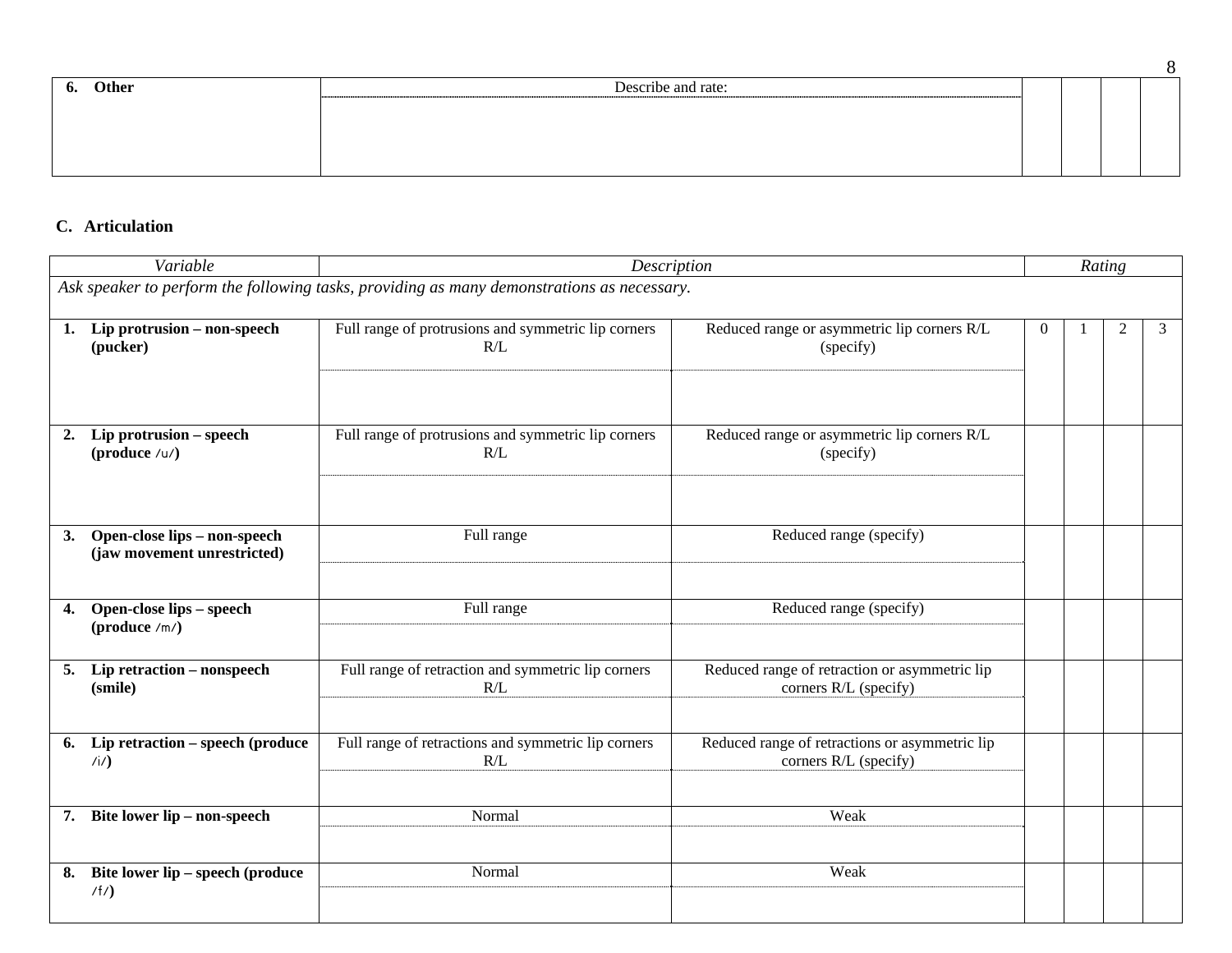|                                                                                                                                                                                                                                                                           |                                                                            |                                                                                         |  | 9 |
|---------------------------------------------------------------------------------------------------------------------------------------------------------------------------------------------------------------------------------------------------------------------------|----------------------------------------------------------------------------|-----------------------------------------------------------------------------------------|--|---|
| Lip alternating - non-speech<br>9.<br>(pucker-smile)                                                                                                                                                                                                                      | Full range of protrusions and retractions and<br>symmetric lip corners R/L | Reduced range of protrusions and retractions or<br>asymmetric lip corners R/L (specify) |  |   |
| 10. Lip alternating - speech<br>(alternate production of $/u / - /i/$ )                                                                                                                                                                                                   | Full range of protrusions and retractions and<br>symmetric lip corners R/L | Reduced range of protrusions and retractions or<br>asymmetric lip corners R/L (specify) |  |   |
| 11. Lip resistance - hold end of<br>tongue depressor between lips,<br>have the speaker resist the<br>clinician's gentle efforts to tug<br>loose                                                                                                                           | Normal                                                                     | Weak (minimal resistance)                                                               |  |   |
| 12. Have the speaker puff out<br>cheeks as much as possible                                                                                                                                                                                                               | Normal                                                                     | Weak                                                                                    |  |   |
| 13. Mandible excursion -<br>have speaker open mouth as<br>wide as possible and close<br>(repeat several times)                                                                                                                                                            | Normal range and pattern of movement                                       | Reduced range or abnormal pattern of movement<br>(specify)                              |  |   |
| 14. Tongue protrusion                                                                                                                                                                                                                                                     | Normal protrusion                                                          | Deviates R/L; tremors or fasciculations                                                 |  |   |
| 15. Tongue movements with mouth<br>half open:<br>Tip to upper lip<br>a.<br>Tip to alveolar ridge<br>b.<br>Tip to lower lip<br>c.<br>Tip to right<br>d.<br>Tip to left<br>e.<br>Posterior tongue to palate<br><b>Tongue interdentally</b><br>h. Lateral edges of tongue to | Normal extension                                                           | Limited (specify)                                                                       |  |   |
| teeth                                                                                                                                                                                                                                                                     |                                                                            |                                                                                         |  |   |